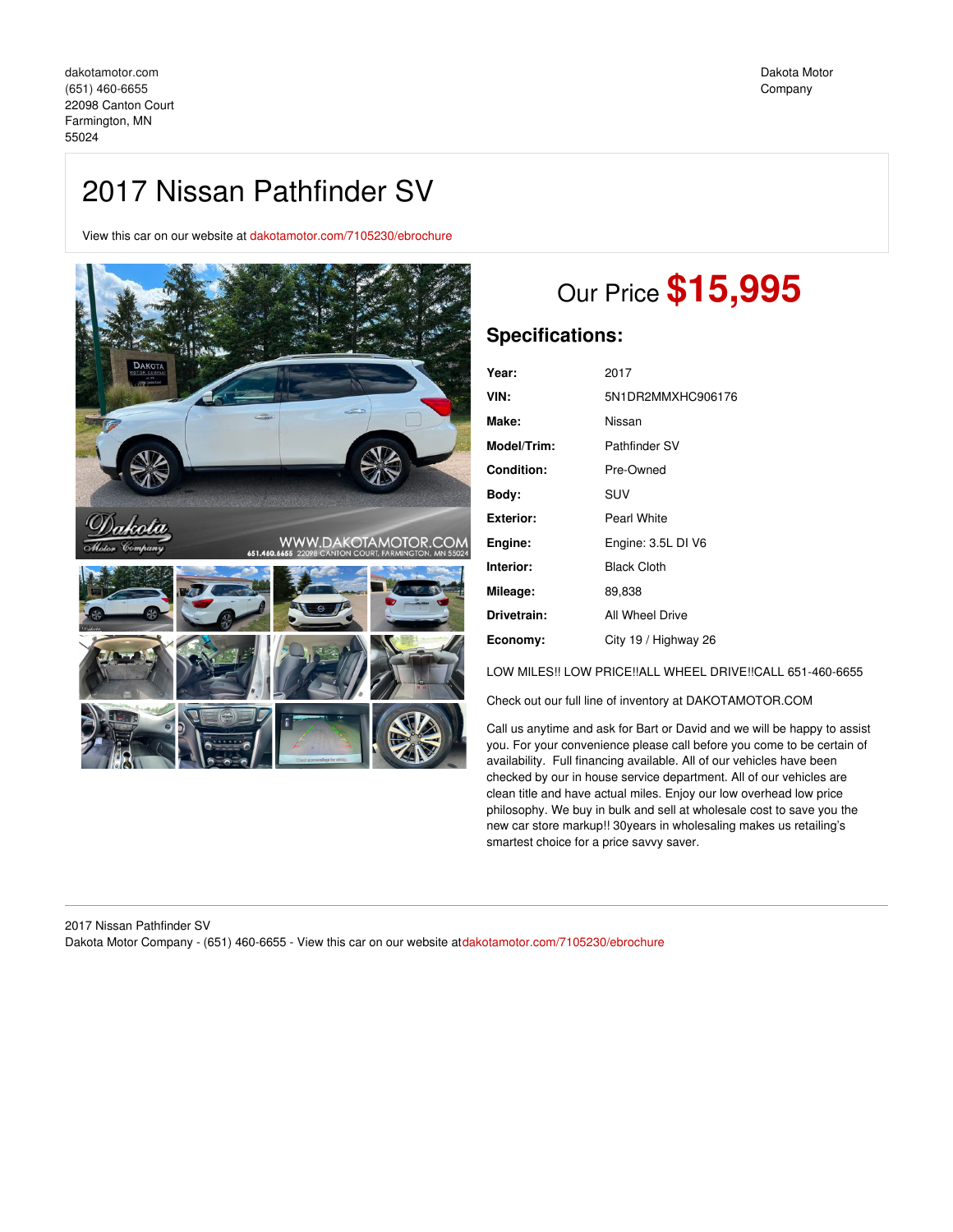

#### 2017 Nissan Pathfinder SV

Dakota Motor Company - (651) 460-6655 - View this car on our website at[dakotamotor.com/7105230/ebrochure](https://dakotamotor.com/vehicle/7105230/2017-nissan-pathfinder-sv-farmington-mn-55024/7105230/ebrochure)

## **Installed Options**

## **Interior**

- 2 Seatback Storage Pockets- 4 12V DC Power Outlets
- 60-40 Folding EZ Flex Split-Bench Front Facing Manual Reclining Fold Forward Seatback Rear Seat w/Manual Fore/Aft
- Air Filtration- Analog Appearance- Cargo Area Concealed Storage- Cargo Space Lights
- Carpet Floor Trim- Cloth Door Trim Insert- Cloth Seating Surfaces- Compass
- Cruise Control w/Steering Wheel Controls- Day-Night Auto-Dimming Rearview Mirror
- Delayed Accessory Power- Driver / Passenger And Rear Door Bins
- Driver And Passenger Visor Vanity Mirrors w/Driver And Passenger Illumination, Driver And Passenger Auxiliary Mirror
- Driver Foot Rest- Driver Seat- Engine Immobilizer
- FOB Controls -inc: Windows and Remote Engine Start- Fade-To-Off Interior Lighting
- Fixed 50-50 Bench 3rd Row Seat Front, Manual Recline, Manual Fold Into Floor and 2 Fixed Head Restraints
- Front And Rear Map Lights
- Front Bucket Seats -inc: 7 passenger seating capacity, 8-way power driver's seat w/2-way manual lumbar support and 4-way manual front passenger seat
- Front Center Armrest and Rear Center Armrest w/Storage- Front Cupholder
- Full Carpet Floor Covering- Full Cloth Headliner
- Full Floor Console w/Covered Storage, Mini Overhead Console w/Storage and 4 12V DC Power Outlets
- Gauges -inc: Speedometer, Odometer, Engine Coolant Temp, Tachometer, Trip Odometer and Trip Computer
- HVAC -inc: Underseat Ducts, Headliner/Pillar Ducts and Console Ducts
- HomeLink Garage Door Transmitter- Illuminated Locking Glove Box
- Interior Trim -inc: Piano Black Instrument Panel Insert, Metal-Look/Piano Black Door Panel Insert, Piano Black Console Insert and Chrome/Metal-Look Interior Accents
- Leather Gear Shifter Material- Leather Steering Wheel
- Manual Adjustable Front Head Restraints and Manual Adjustable Rear Head Restraints
- Manual Tilt/Telescoping Steering Column- Outside Temp Gauge- Passenger Seat
- Perimeter Alarm- Power 1st Row Windows w/Driver And Passenger 1-Touch Up/Down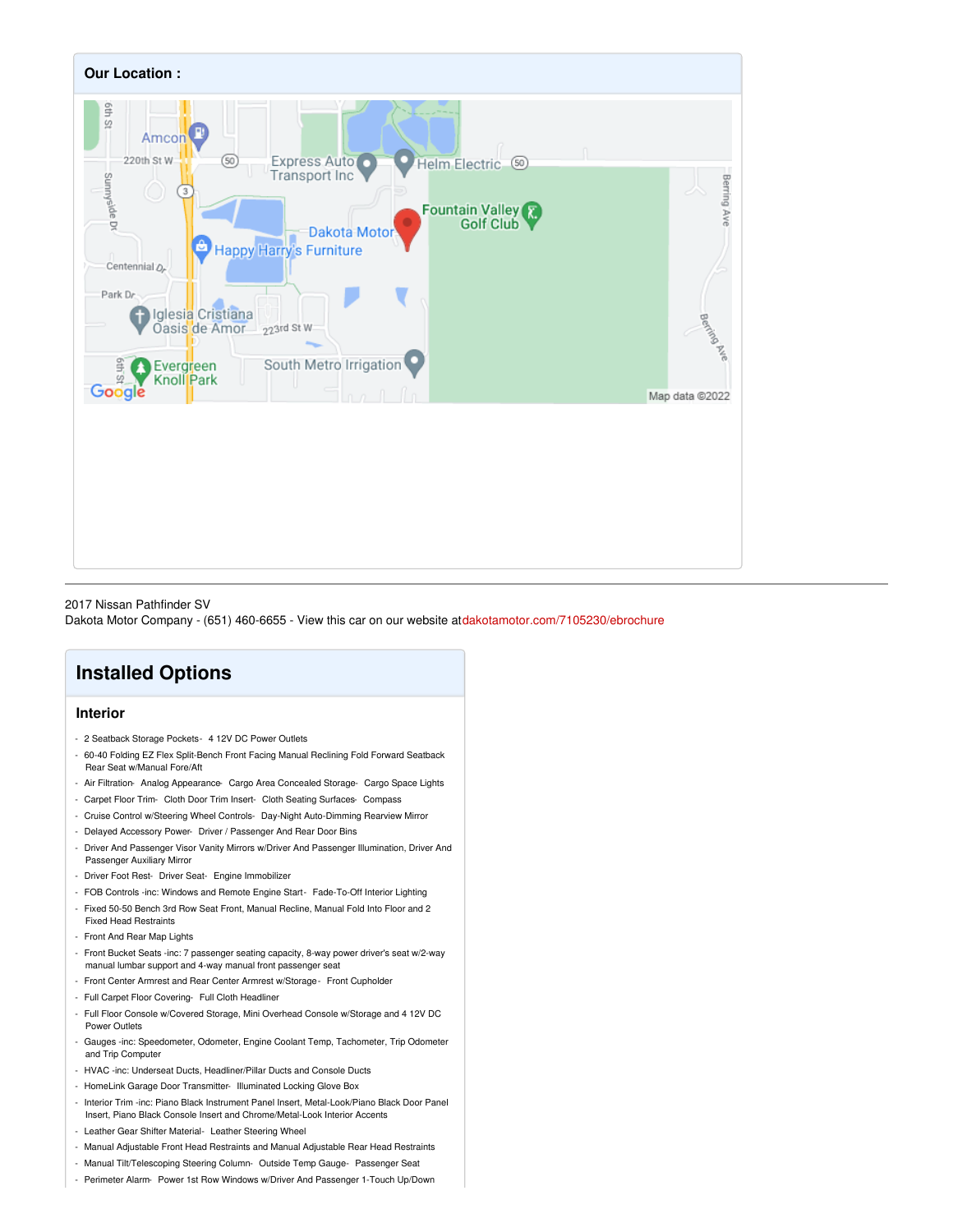- Power Door Locks w/Autolock Feature
- Power Rear Windows and Fixed 3rd Row Windows
- Proximity Key For Doors And Push Button Start Rear Cupholder
- Rear HVAC w/Separate Controls
- Remote Keyless Entry w/Integrated Key Transmitter, Illuminated Entry, Illuminated Ignition Switch and Panic Button
- Seats w/Cloth Back Material- Smart Device Integration- Systems Monitor- Trip Computer - Valet Function- Voice Activated Dual Zone Front Automatic Air Conditioning
- 

### **Exterior**

- Auto On/Off Projector Beam Halogen Daytime Running Headlamps w/Delay-Off
- Black Bodyside Cladding- Black Grille w/Chrome Surround
- Black Side Windows Trim, Black Front Windshield Trim and Black Rear Window Trim
- Body-Colored Front Bumper w/Chrome Bumper Insert
- Body-Colored Power Side Mirrors w/Manual Folding and Turn Signal Indicator
- Body-Colored Rear Bumper w/Black Rub Strip/Fascia Accent and Chrome Bumper Insert
- Chrome Door Handles- Clearcoat Paint
- Compact Spare Tire Stored Underbody w/Crankdown- Deep Tinted Glass
- Fixed Rear Window w/Fixed Interval Wiper and Defroster- Front Fog Lamps
- Galvanized Steel/Aluminum Panels- Liftgate Rear Cargo Access- Lip Spoiler
- Roof Rack Rails Only- Speed Sensitive Variable Intermittent Wipers- Steel Spare Wheel
- Tailgate/Rear Door Lock Included w/Power Door Locks Tires: P235/65TR18 AS
- Wheels: 18" Machined Alloy w/Lt Gun Metal Finish

### **Safety**

- 2 Seatback Storage Pockets- 4 12V DC Power Outlets
- 60-40 Folding EZ Flex Split-Bench Front Facing Manual Reclining Fold Forward Seatback Rear Seat w/Manual Fore/Aft
- Air Filtration- Analog Appearance- Cargo Area Concealed Storage- Cargo Space Lights
- Carpet Floor Trim- Cloth Door Trim Insert- Cloth Seating Surfaces- Compass
- Cruise Control w/Steering Wheel Controls- Day-Night Auto-Dimming Rearview Mirror
- Delayed Accessory Power- Driver / Passenger And Rear Door Bins
- Driver And Passenger Visor Vanity Mirrors w/Driver And Passenger Illumination, Driver And Passenger Auxiliary Mirror
- Driver Foot Rest- Driver Seat- Engine Immobilizer
- FOB Controls -inc: Windows and Remote Engine Start- Fade-To-Off Interior Lighting
- Fixed 50-50 Bench 3rd Row Seat Front, Manual Recline, Manual Fold Into Floor and 2 Fixed Head Restraints
- Front And Rear Map Lights
- Front Bucket Seats -inc: 7 passenger seating capacity, 8-way power driver's seat w/2-way manual lumbar support and 4-way manual front passenger seat
- Front Center Armrest and Rear Center Armrest w/Storage- Front Cupholder
- Full Carpet Floor Covering- Full Cloth Headliner
- Full Floor Console w/Covered Storage, Mini Overhead Console w/Storage and 4 12V DC Power Outlets
- Gauges -inc: Speedometer, Odometer, Engine Coolant Temp, Tachometer, Trip Odometer and Trip Computer
- HVAC -inc: Underseat Ducts, Headliner/Pillar Ducts and Console Ducts
- HomeLink Garage Door Transmitter- Illuminated Locking Glove Box
- Interior Trim -inc: Piano Black Instrument Panel Insert, Metal-Look/Piano Black Door Panel Insert, Piano Black Console Insert and Chrome/Metal-Look Interior Accents
- Leather Gear Shifter Material- Leather Steering Wheel
- Manual Adjustable Front Head Restraints and Manual Adjustable Rear Head Restraints
- Manual Tilt/Telescoping Steering Column- Outside Temp Gauge- Passenger Seat
- Perimeter Alarm- Power 1st Row Windows w/Driver And Passenger 1-Touch Up/Down
- Power Door Locks w/Autolock Feature
- Power Rear Windows and Fixed 3rd Row Windows
- Proximity Key For Doors And Push Button Start Rear Cupholder
- Rear HVAC w/Separate Controls
- Remote Keyless Entry w/Integrated Key Transmitter, Illuminated Entry, Illuminated Ignition Switch and Panic Button
- Seats w/Cloth Back Material- Smart Device Integration- Systems Monitor- Trip Computer
- Valet Function- Voice Activated Dual Zone Front Automatic Air Conditioning

## **Mechanical**

- 150 Amp Alternator- 19.5 Gal. Fuel Tank
- 4-Wheel Disc Brakes w/4-Wheel ABS, Front And Rear Vented Discs, Brake Assist, Hill Descent Control and Hill Hold Control
- 5.25 Axle Ratio- 63-Amp/Hr Maintenance-Free Battery w/Run Down Protection
- Auto Locking Hubs- Brake Actuated Limited Slip Differential
- Electro-Hydraulic Power Assist Speed-Sensing Steering- Electronic Transfer Case
- Engine: 3.5L DJ V6- Front And Rear Anti-Roll Bars- GVWR: 5,985 lbs